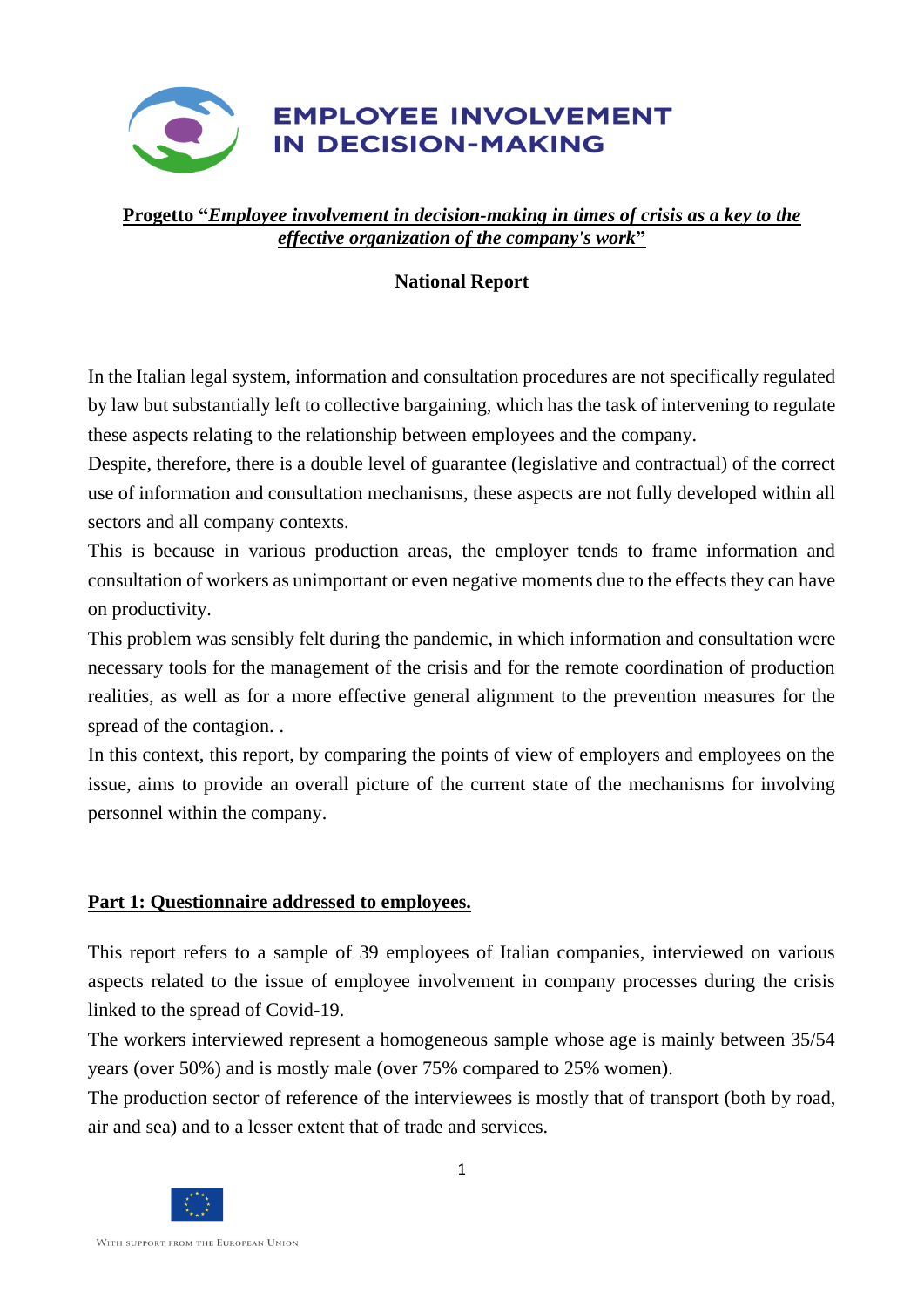# **EMPLOYEE INVOLVEMENT IN DECISION-MAKING**

As far as the position in the company of the interviewees is concerned, it is extremely varied, being present both managerial figures, managerial staff and clerical figures; within the clerical area, the duties mainly carried out by the workers are those of machinist, worker, skilled worker, administrative employee and transporter.

First, respondents were asked to what extent they felt informed (directly or through its unions) of the changes that took place in the company during the pandemic. To this question, the majority of workers replied by stating that they consider themselves sufficiently informed and, among these, ten workers showed a high level of information.

On the other hand, the percentage of positive responses regarding the degree of consultation in relation to the changes that occurred in the company during the pandemic was different.

Regarding this aspect, the answers were heterogeneous: ten workers consider themselves to be poorly consulted (some note that they have not been consulted at all), sixteen workers say they have been consulted on average, while twelve workers have shown that the consultation by the company has had a high degree.

The interviewees were then asked to what extent they had participated in the decisions in the company that led to changes in the organization during the pandemic; the majority of workers replied that they were not involved in decision-making processes, while a small part (about six workers) said the opposite.

As regards the atmosphere in the company following the changes adopted, the majority of respondents (about twenty) replied that the climate was difficult and not very serene.

The attitude towards these changes on the part of the workers was classified as on average active and participatory, while only four workers showed an indifferent attitude.

The interviewees were then asked if they were aware of their rights regarding information and consultation within the company, even in times of crisis such as the pandemic. More than 75% gave an affirmative answer, proving that they were informed about their sphere of information and consultation rights; on the contrary, 25% replied to the contrary.

Another question posed to employees concerned the possible request by the company to present ideas and opinions regarding the organizational changes introduced during the pandemic. On this point, the majority (about twenty-two workers) gave evidence that they had not been solicited by the employer to provide their own contribution in terms of ideas and projects on the changes to be made at the company level during the pandemic period.

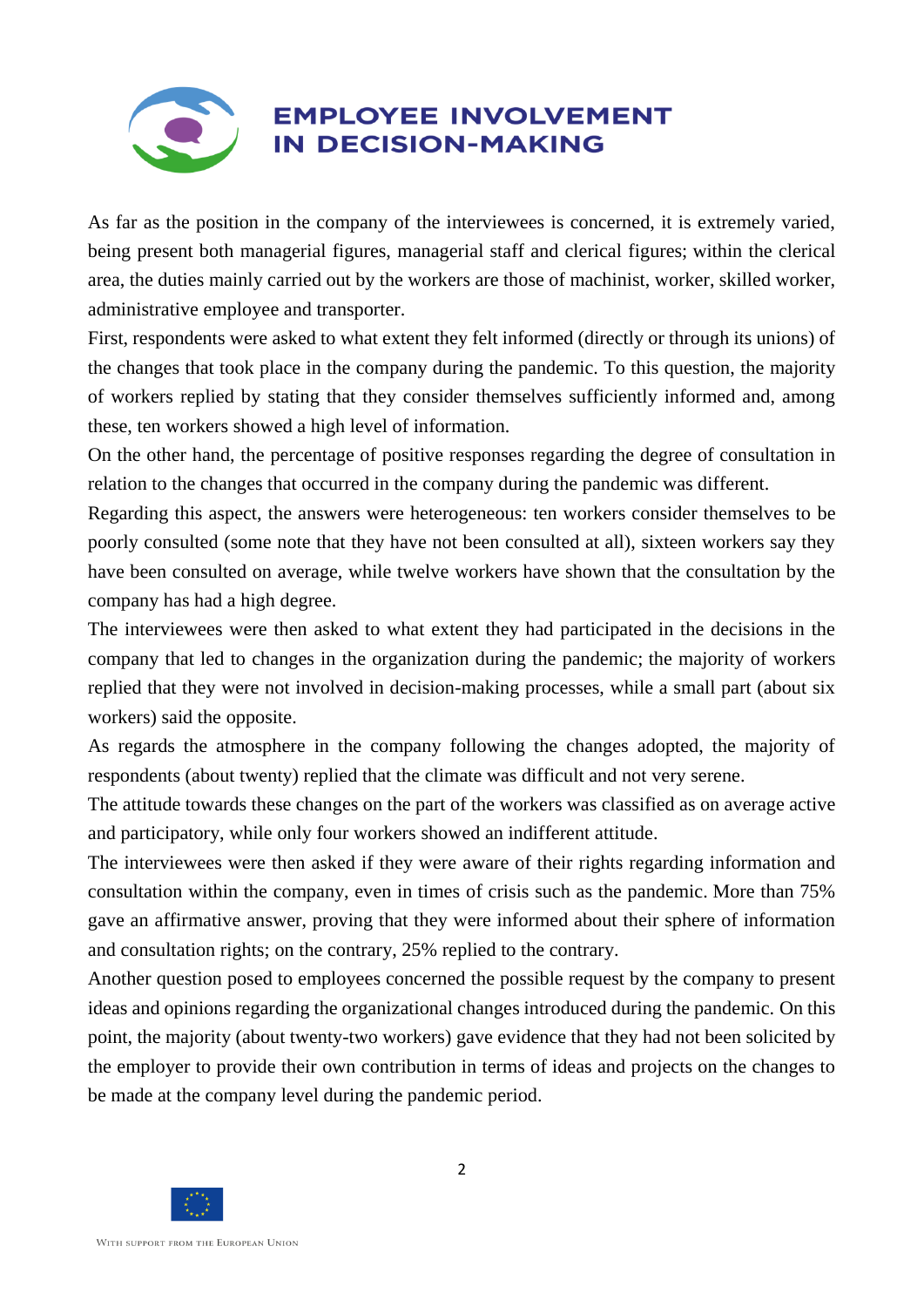

As for the impact of gender on the changes that have been envisaged due to the organizational changes introduced in the company during the pandemic, the answers have been varied and heterogeneous.

In fact, about thirteen respondents represented the absence of such incidence with regard to the changes dictated by the pandemic; fourteen workers felt that gender had an average impact; eleven workers, on the other hand, spoke of a strong and decisive impact.

Regarding forms of remote or agile work, workers were asked if they had been able to work from home during the pandemic; 63% gave a negative answer, highlighting a low propensity on the part of the company to organize remote work, while about 37% answered yes.

Those who performed the service from home were then asked how they could organize the work while maintaining the same working conditions as in the regular workplace.

The majority (about ten workers) of those who answered gave evidence of an easy approach to this way of working and the absence of particular impediments.

It was then asked to what extent support was received from the company to adapt to the new working conditions caused by the pandemic.

To this question, about twelve workers stated that they received little or no support; about seventeen provided placed in a mid-range, claiming to have received mid-range support; while ten workers highlighted relevant and adequate company support during the pandemic.

Going on, respondents were asked how safe they felt in terms of health in the company after the introduction of organizational changes due to the pandemic.

Also in this case the answers were heterogeneous.

Eleven workers showed that they experienced an extremely low level of safety tending to zero; thirteen workers reported a low to medium level of safety, while fourteen workers said they felt quite safe from a health point of view. Note that none of the respondents stated that they felt absolutely safe performing the performance during the pandemic period.

Finally, the interviewees were asked how important they consider, in the hypothesis of another crisis such as that determined by the spread of Covid-19, the following aspects:

- information: most workers consider information a central element; in fact, over eighteen workers frame this aspect as absolutely necessary, while about eight workers as on average important. It should be noted that none of the interviewees replied that employee information is of little importance or, in an absolute sense, unnecessary;

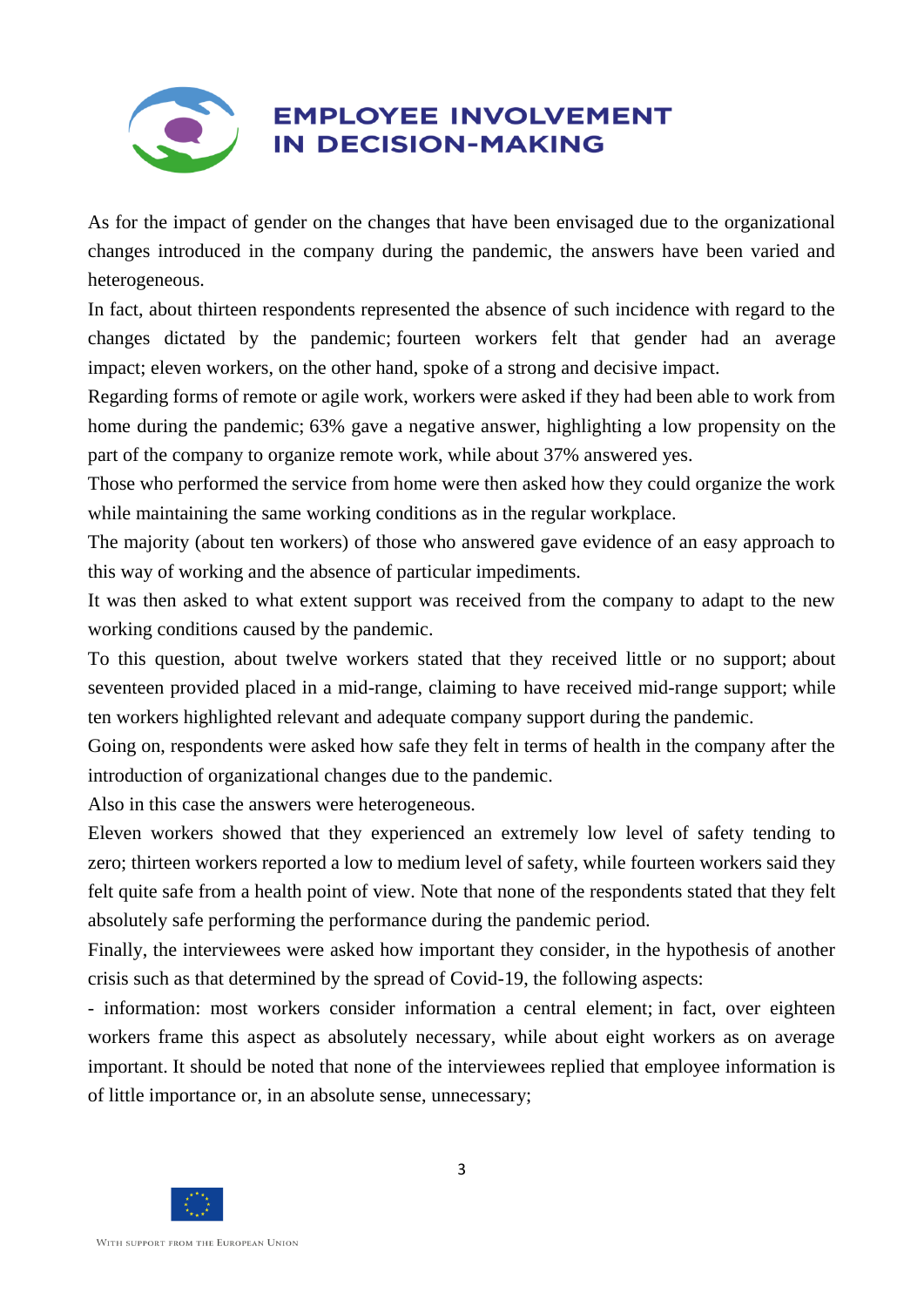

- consultation: with regard to consultation, the employees highlighted how to a large extent they also consider this aspect to be important in the context of crisis situations. In fact, over 80% replied considering the consultation as a central element. Only one worker pointed out that this element is not considered important;

- participation in the decision-making process: also with regard to participation in the decisionmaking process there are similar percentages. Indeed, twenty-one workers place this aspect among the fundamental ones with reference to the phases of corporate crisis, while fourteen workers report that participation is an element that is on average important. Two workers, on the other hand, consider it scarcely relevant;

- attitude towards participation: workers gave homogeneous answers. Twenty-six respondents stated that this aspect is absolutely relevant. Ten workers, on the other hand, show that this element is on average important.

Respondents were then asked which information and consultation mechanism they would prefer in the hypothetical case of another crisis similar to the pandemic. With regard to information, over 60% would like written information by email or letter, over 26% orally by telephone or other digital tool, while over 10% would prefer oral information in person.

Regarding the consultation procedures, 43% said they preferred the meeting in person (with the provision of adequate security measures), 29% through meetings in company places, while 27% through remote meetings or via telephone .

#### **Part 3: Interview with employers**

In the context of this report, 3 employers were interviewed, small and medium-sized companies operating on the Italian territory within different production sectors. The answers are reported in summary form.

Employer 1:

1. Can you briefly describe your company, business sector, size, number of employees, relevant organizational aspects, etc.?

The company operates in the transport sector, is a limited liability company and has less than 40 employees.

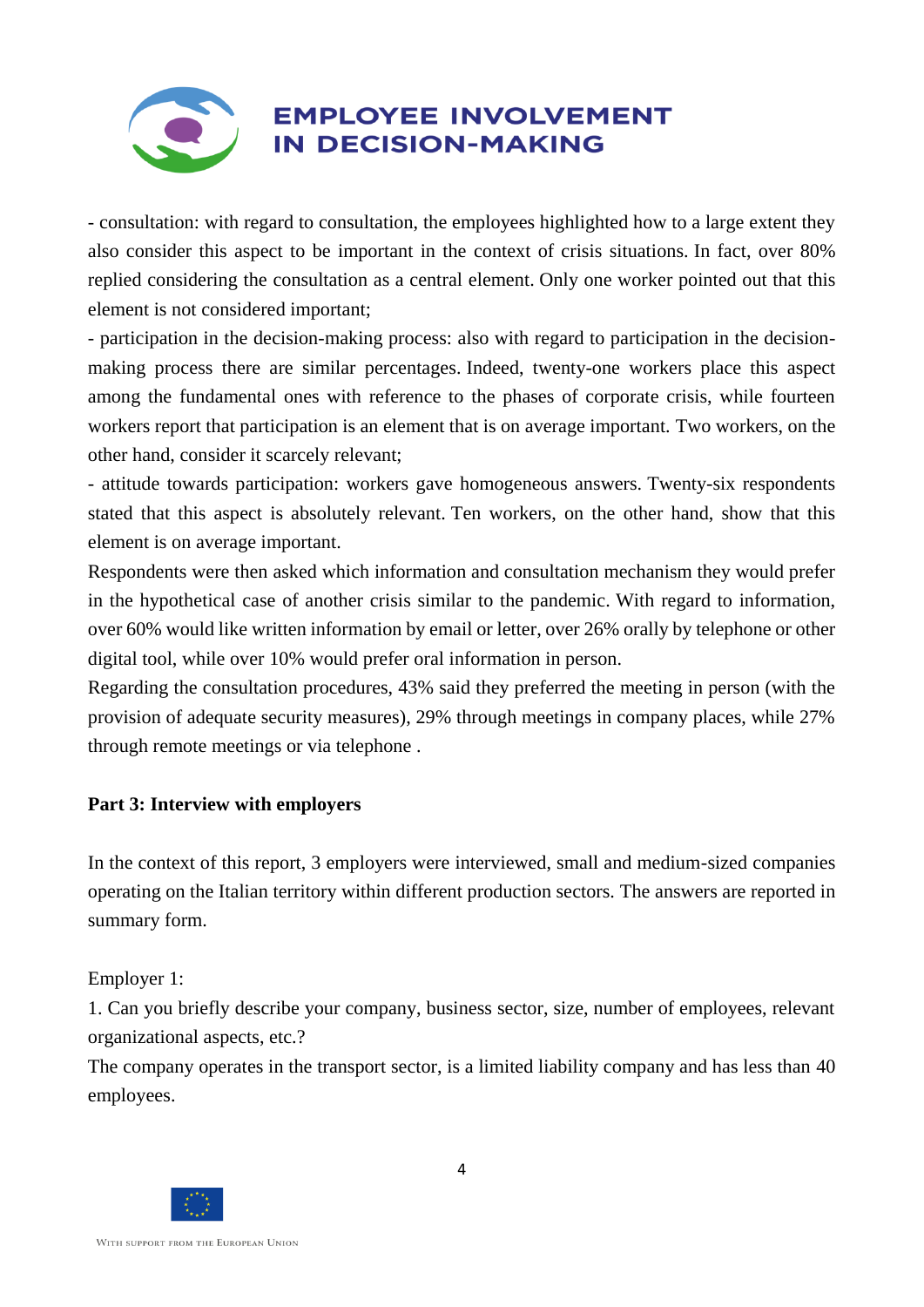

## **EMPLOYEE INVOLVEMENT IN DECISION-MAKING**

2. In a nutshell, how would you describe how the pandemic affected your company organization and business?

We have resorted to wage supplementation and brought about an alignment with regard to security measures.

3. How did you involve your employees in decision making when you had to reorganize your company's work due to the pandemic?

We have forwarded notices relating to safety measures and informed staff of the precautions to be taken in the workplace.

4. How effective do you think was the involvement / inclusion of your employees in these decision-making processes?

From the decision-making point of view there was no real involvement.

5. How would you describe the attitude of your employees? Were they interested, willing to give their opinion, or did they not participate at all?

They frequently requested information on the processes for sanitizing the company's premises.

6. Would you like to share with us some good practices, methods or tools that you have used? Communications by email

7. What would improve the entire employee engagement process

in organizational changes in your work?

The engagement process is adequate for the type of business the company carries out

8. In the hypothetical case of another pandemic-like crisis, what would help you better involve your employees in the organizational changes you could introduce in your company and business? A more constructive confrontation with the workers.

Employer 2:

1. Can you briefly describe your company, business sector, size, number of employees, relevant organizational aspects, etc.?

Company operating in the electrical system installation sector that applies the Metalworking National Collective Labor Agreement with about twenty employees.

2. In a nutshell, how would you describe how the pandemic affected your company organization and business?

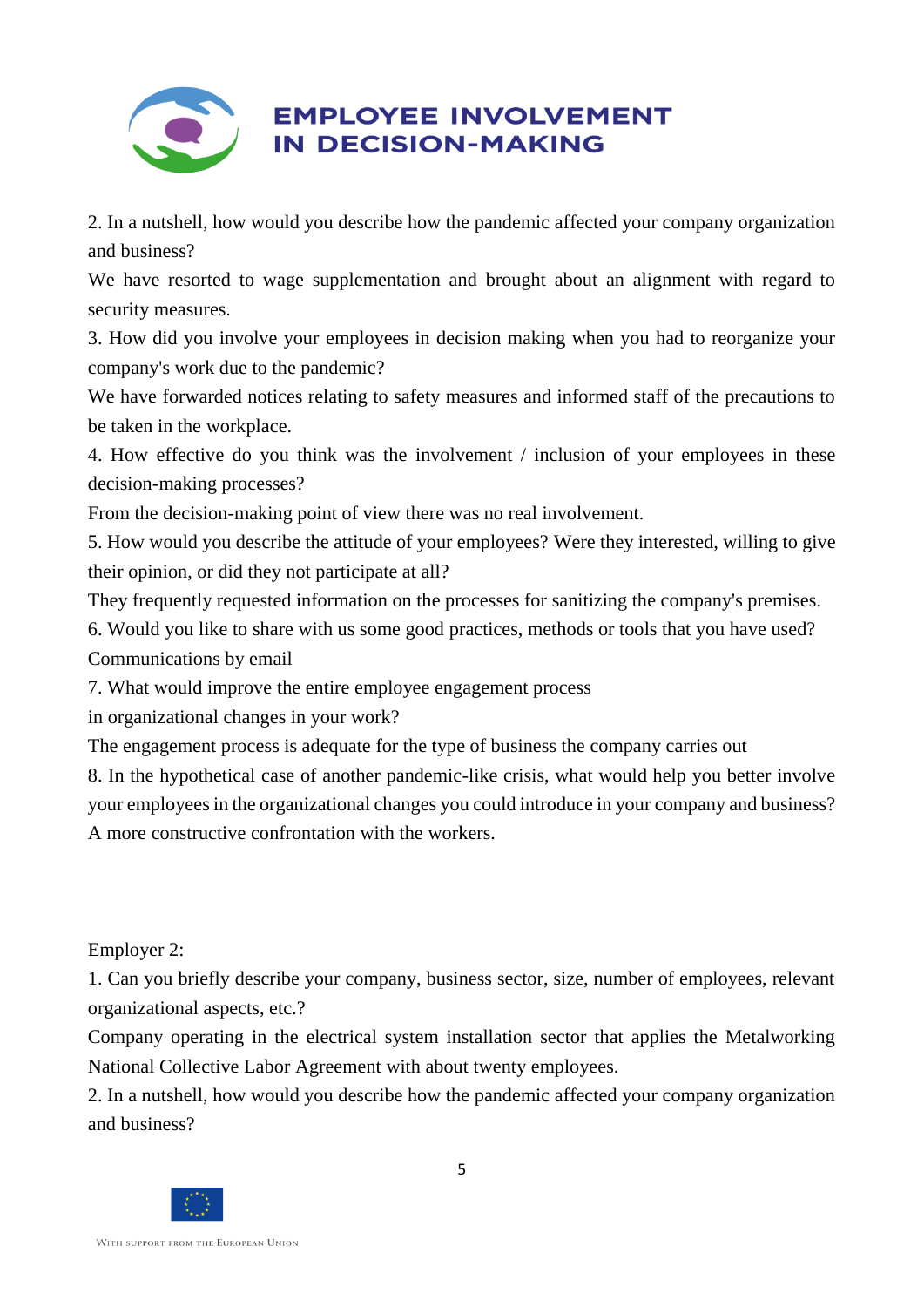

## **EMPLOYEE INVOLVEMENT IN DECISION-MAKING**

We had to suspend the activity for a period of a few months and subsequently, despite having resumed, we had the need to review certain processes for carrying out the work.

3. How did you involve your employees in decision making when you had to reorganize your company's work due to the pandemic?

It was necessary to hold technical meetings with our employees employed on the construction sites. With the administrative staff it was necessary to structure a complex of security measures.

4. How effective do you think was the involvement / inclusion of your employees in these decision-making processes?

The involvement was effective, all the staff felt involved and active in the restructuring phase of the activity.

5. How would you describe the attitude of your employees? Were they interested, willing to give their opinion, or did they not participate at all?

There was a fair amount of participation from the staff.

6. Would you like to share with us some good practices, methods or tools that you have used? On the subject of safety, we have adopted prevention forms that employees were required to fill out daily to carry out constant tracking.

7. What would improve the entire employee engagement process

in organizational changes in your work?

An involvement that can lead workers to provide ideas for implementing certain company processes would be desirable.

8. In the hypothetical case of another pandemic-like crisis, what would help you better involve your employees in the organizational changes you could introduce in your company and business? I do not know.

Employer 3:

1. Can you briefly describe your company, business sector, size, number of employees, relevant organizational aspects, etc.?

Small-sized company operating in the trade. The company employs 8 resources.

2. In a nutshell, how would you describe how the pandemic affected your company organization and business?

During the lockdown we resorted to layoffs.

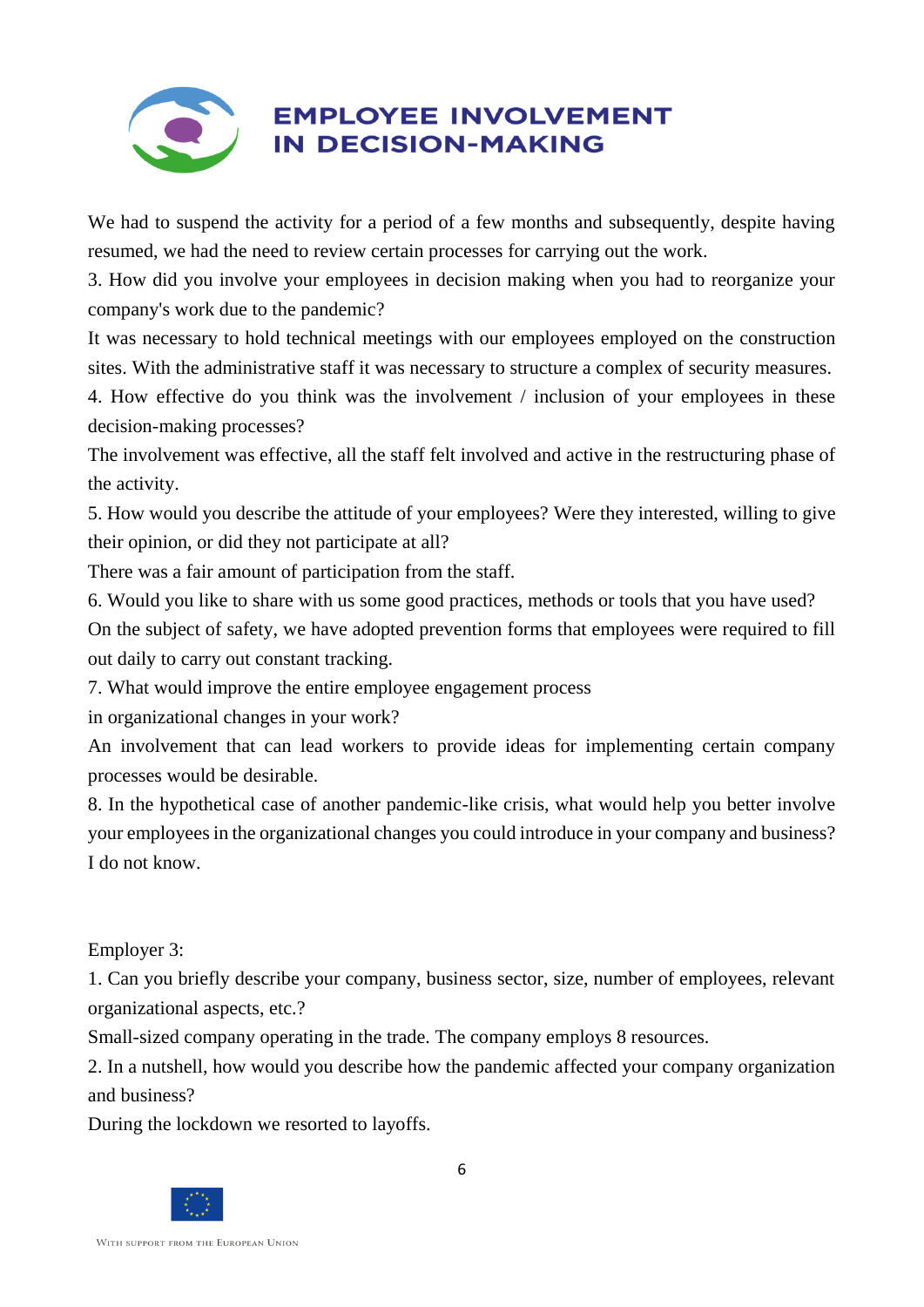

3. How did you involve your employees in decision making when you had to reorganize your company's work due to the pandemic?

Through our consultants we have given news and information about access to social safety nets 4. How effective do you think was the involvement / inclusion of your employees in these decision-making processes?

It was effective.

5. How would you describe the attitude of your employees? Were they interested, willing to give their opinion, or did they not participate at all?

Employees have been interested in the aspects of work related to the pandemic-

6. Would you like to share with us some good practices, methods or tools that you have used?

I do not know how to report particular good practices

7. What would improve the entire employee engagement process

in organizational changes in your work?

I do not know

8. In the hypothetical case of another pandemic-like crisis, what would help you better involve your employees in the organizational changes you could introduce in your company and business? Employees should also be more involved in terms of practical organization and division of work, providing points of view and insights.

#### **Part 4: Conclusions**

The overall picture that emerged from the outcome of the interviews conducted with companies and employees allows us to affirm that the aspects of information and consultation of workers in the company are central and their importance during the pandemic period was particularly relevant in order the preparation of the security measures deemed most suitable.

The workers showed evidence of an overall involvement on the part of the employer, which, although perfectible, gave positive results.

On the other hand, participation in decision-making processes was lacking, a symptomatic circumstance of the tendency of the Italian labor system not to include employees in the strategic choices that are made at the management level.

The workers then reiterated the need for the future to improve and refine the involvement processes, especially as regards consultation.